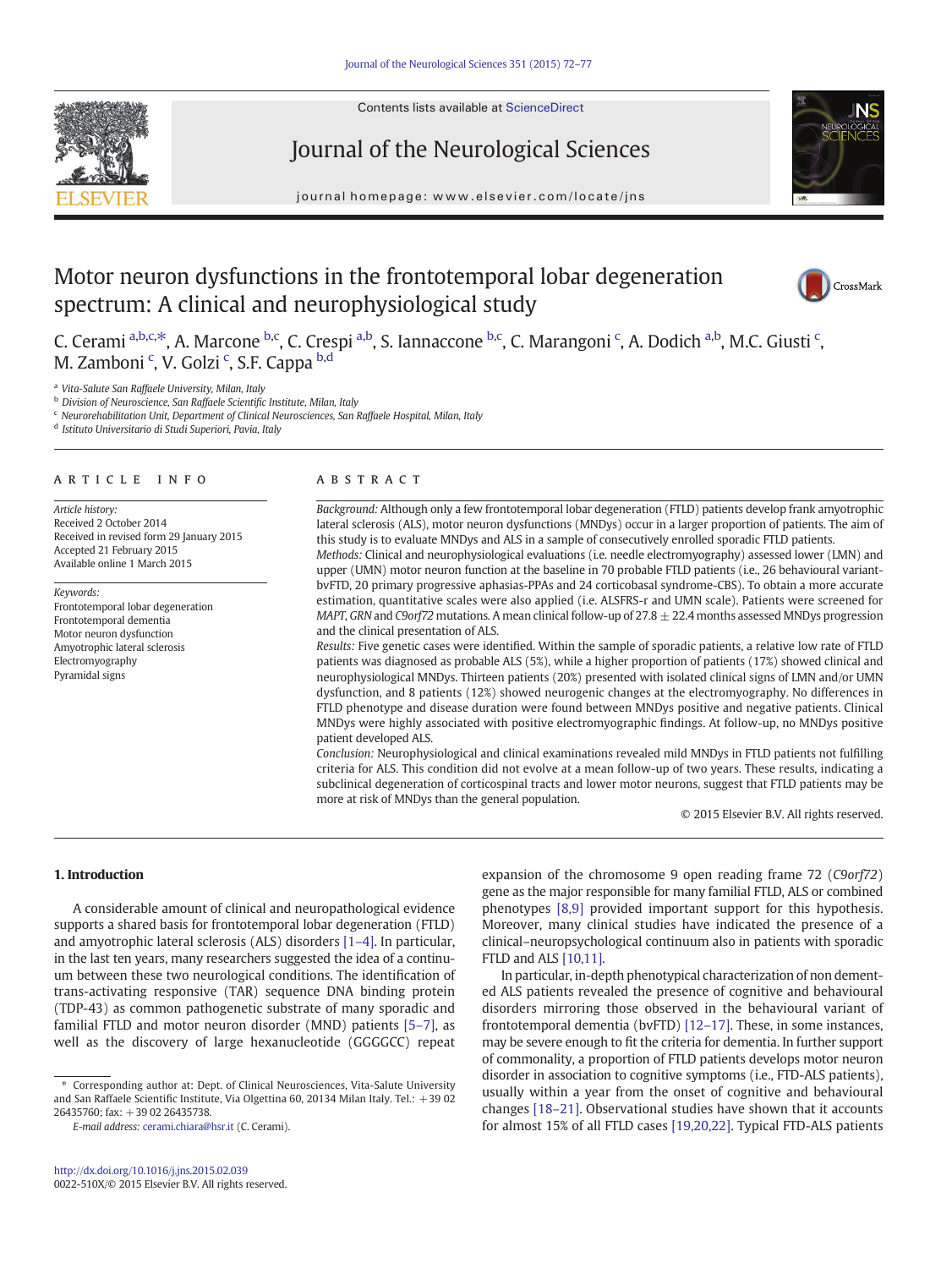present with prominent behavioural changes and psychotic symptoms, but they may also have language disorders [\[23,24\]](#page-4-0). Although this phenotype is relatively uncommon, motor neuron dysfunctions (MNDys) has been reported in a larger proportion of FTLD patients. In the study of Lomen-Hoerth and co-workers [\[17\],](#page-4-0) in a cohort of 36 frontotemporal dementia cases, the 14% of patients met the criteria for ALS [\[25\],](#page-5-0) and received a diagnosis of FTD-ALS, while the 36% had electromyographic findings supporting subclinical MNDys.

Only a few studies have systematically investigated MNDys in FTLD subtypes and estimated their incidence, distribution, severity and functional significance [\[12,17](#page-4-0)–19], and, to the best of our knowledge, only one study investigated clinical and neurophysiological findings in a prospective study [\[22\].](#page-4-0) In this study, that includes 40 patients (bvFTD and non fluent (nf-PPA) and semantic (sv-PPA) variants of primary progressive aphasia), MNDys was found in the 12.5% of patients and clinical evidence of minor motor system dysfunction (i.e., occasional fasciculations, mild wasting or weakness) in a further 27.3%.

In the present study, we aimed at estimating the incidence of MND/ ALS in a sample of consecutively enrolled FTLD patients (i.e., bvFTD, PPA and also corticobasal syndrome (CBS) subtypes). We evaluated patients with a full neurological examination targeted to disclose signs of upper and lower MNDys and to report their site, severity and extent. We also performed needle electromyography (EMG) in each case in order to identify electromyographic findings of MNDys. A mean clinical followup of two years assessed the possible progression to ALS.

### 2. Materials and methods

#### 2.1. Participants

The study sample includes patients evaluated for possible FTLD at Department of Clinical Neurosciences, San Raffaele Hospital (Milan, Italy) in the years between 2005 and 2011. At the time of diagnosis both patients and caregivers underwent a structural clinical interview. A standard neuropsychological battery included measures of global cognitive efficiency, memory, executive functions, language, and visuospatial abilities. Behavioural changes were explored, using caregiver questionnaires (i.e., Neuropsychiatric Inventory and Frontal Behavioral Inventory). For a better diagnostic accuracy, starting from 2009 patients also underwent a socio-emotional battery including emotion recognition (i.e., Ekman 60-Faces task [\[26,27\]\)](#page-5-0) and emotion and intention attribution (i.e., Story-based Empathy task [\[28\]\)](#page-5-0) tasks. Carers completed also the Interpersonal Reactivity Index (IRI) [\[29\]](#page-5-0), a standardized questionnaire of empathy.

Neuroimaging (i.e., brain MRI or CT, and/or cerebral  $[18F]$ FDG-PET or SPET) data were collected to support the diagnosis. Family history of dementia or MND/ALS was systematically investigated. Genetic screening for mutations or polymorphisms of progranulin (GRN) and C9orf72 genes were performed in each case in agreement with previously re-ported procedures [\[30,31\].](#page-5-0) In absence of known GRN or C9orf72 mutations and in the case of positive family history suggestive of autosomal dominant inheritance, patients were offered genetic testing for microtubule-associated protein tau (MAPT) mutations.

According to the new diagnostic criteria for the three main subtypes of FTLD (i.e., bvFTD, PPA and CBS) [32–[34\],](#page-5-0) both clinical–neuropsychological data and imaging supportive features were reviewed by two experienced behavioural neurologists (C.C. and A.M.) in order to correctly classify patients within each specific diagnostic group.

All subjects, or their informants/caregivers, gave informed consent to the experimental procedures that had been approved by the local Ethical Committee.

# 2.2. Cinical motor assessment and needle EMG examination

Patients were submitted to a full neurological examination with particular attention to clinical motor assessment and a needle EMG examination in order to assess clinical signs of upper (UMN) and lower (LMN) motor neuron dysfunction and to record neurophysiological evidence of acute and chronic neurogenic change. Full nerve conduction studies were also performed in order to exclude other neurological disorders.

The clinical examination included the evaluation of brainstem, cervical, thoracic and lumbar districts, while the EMG study included only cervical and lumbosacral regions. Muscles of craniobulbar region were evaluated only if brainstem involvement was suspected on clinical ground.

The clinical evaluation of UMN signs included the identification of overactive reflexes (i.e., deep tendon reflexes elicited with minimal stimulus or pathological spread of reflexes), spasticity and Babinski sign. The presence of the Hoffmann's sign and clonus was also noted. Patients were categorized as having definite (overactive reflexes, spasticity and Babinski sign/Hoffman sign/clonus) or probable (overactive reflexes and/or spasticity in the same limb, without Babinski sign, Hoffmann's sign or clonus) UMN involvement.

Clinical LMN signs included focal muscular atrophy, fasciculations and muscle weakness. Seven body regions were inspected for fasciculations: face/chin, tongue, shoulders/back, upper arms, forearms/hands, thighs, and lower leg. The presence of fasciculations was reported as mild, moderate or severe. Any degree of fasciculations higher than zero was considered clinically relevant. If present, the severity and distribution of muscle weakness was graded according to the Medical Research Council (MRC) grading system. Patients were categorized as having definite (fasciculations and wasting, plus weakness in the same muscle) or probable (fasciculation or focal muscle wasting) LMN involvement.

A quantitative scale [\[35\]](#page-5-0) was applied to obtain a more accurate estimation of UMN damage. It reports the total number of pathologically brisk reflex on the biceps, supinator, triceps, finger, knee, and ankle, plus extensor plantar responses and brisk facial and jaw jerks (maximum  $score = 16$ ). ALS-Functional Rating Scale-Revised (ALSFRS-r) [\[36\]](#page-5-0) was administered to caregivers during the clinical interview in order to assess motor functional status.

The neurophysiological study included the evaluation of at least two muscles innervated by different roots and peripheral nerves for each limb in the cervical and lumbar districts. For the definition of ALS, stringent neurophysiological criteria were applied in accordance with the El Escorial criteria [\[25,37\].](#page-5-0) ALS was diagnosed when combined LMN and UMN signs were identified in at least two regions.

A clinical follow-up (mean  $27.8 \pm 22.4$  months) was carried out on all patients, to evaluate the likely progression of MNDys and the possible appearance of ALS.

#### 2.3. Statistical Analyses

Statistical analysis was performed using the Statistica software [\(https://www.statsoft.com\)](https://www.statsoft.com). Chi-square test was used for comparisons among patient subgroups (bvFTD, PPA and CBS). In particular, we first compared the proportion of cases showing signs of MNDys across the subgroups. Then, we estimated the association between the presence of MNDys observed at the clinical level and the emergence of MNDys from the needle EMG in the whole sample, as well as in the three patient subgroups separately. Finally, we correlated the presence/absence of MNDys with the clinical variables (Pearson's correlation coefficient).

#### 3. Results

Among a larger group of 86 cases, a final sample of 70 patients (39 men, 31 women; mean age  $= 66.6 \pm 9.3$  years; mean education =  $10.1 \pm 4.6$  years; Clinical Dementia Rating (CDR) scale global score range  $= 0.5-2$ ) was identified. Sixteen patients were excluded (i.e., mixed or logopenic/phonological variants of PPA, and possible bvFTD or CBS cases without a complete diagnostic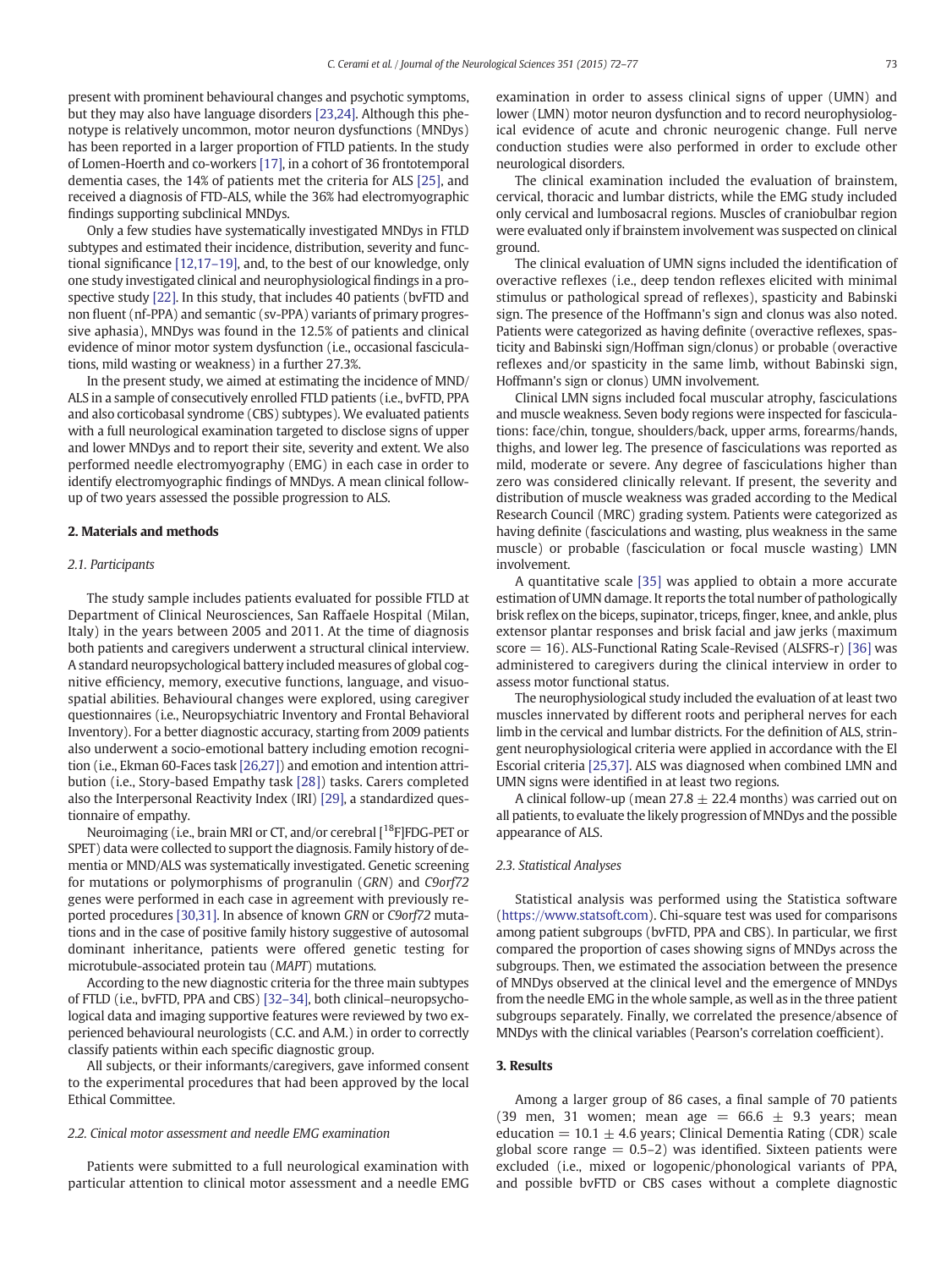agreement between the two experts and not fulfilling criteria for probable dementia). Enrolled patients were sub-categorized as probable bvFTD ( $n = 26$ ), PPA ( $n = 20$ ; 13 nf-PPA and 7 sv-PPA) and CBS  $(n = 24; 13$  progressive supranuclear palsy-PSP; 10 probable corticobasal degeneration-CBD and 1 CBD plus nf-PPA).

Twenty-eight patients reported a positive family history for cognitive decline or behavioural disorders (at least 1 other family member), but only two patients for ALS. Two cases with family history for dementia, two apparently sporadic cases (with no familiar history either for ALS or for dementia) and one case with familiar ALS carried mutations for known genes associated with FTLD: 1 FTD-ALS with sv-PPA phenotype (C9ORF72 +), 2 bvFTD (C9ORF72 and GRN +), 1 nf-PPA (GRN +) and 1 sv-PPA  $(GRN +)$  (for details on the clinical phenotype of these cases see [\[30,31,38\]](#page-5-0)). They were thus excluded from the analyses, which included a final sample of 65 sporadic FTLD patients (24 bvFTD, 17 PPA and 24 CBS) (Table 1).

Within the sporadic patients, only 3 cases (2 bvFTD and 1 nf-PPA; 5%) had frank MND, meeting El Escorial criteria for clinically probable ALS [\[25,37\]](#page-5-0). They were thus classified as FTD-ALS. They all presented with spinal onset.

Thirty patients (13 bvFTD, 7 PPA and 10 CBS; 46%) did not show MNDys either at the neurological examination or at the needle EMG.

Among the rest of patients (32/65), 13 subjects (3 bvFTD, 4 PPA and 6 CBS; Clinically positive group  $= 20\%$ ) presented with isolated clinical signs of UMN and/or LMN dysfunction in one or two districts. Eight patients (i.e., 1 bvFTD, 4 PPA and 3 CBS; EMG positive group  $= 12\%)$ showed isolated neurogenic changes at the needle EMG: chronic denervation/reinnervation (e.g., MUPs of increased amplitude and duration, with reduced inference pattern) in one or two regions. Chronic neurogenic abnormalities were associated with active denervation (i.e., fibrillation potentials (fibs) in bilateral anterior tibialis and right gastrocnemius), suggesting possible MND/ALS, in only one case.

Finally, 11 patients (i.e., 5 bvFTD, 1 PPA and 5 CBS; Clinically-EMG *positive group*  $= 17\%)$  showed both clinical and neurophysiological MNDys findings. Critically, 8 patients showed clinical signs and neurogenic changes confined to muscles dependent from the same root (mainly C7–C8 and L5–S1), suggesting a radiculopathy. Two subjects (1 bvFTD and 1 CBD) presented isolated diffuse acute denervation (i.e., fasciculation potential-FP) on the upper and lower limb with the simple morphology of benign fasciculations; one bvFTD showed FP and fibs plus chronic denervation/reinnervation on the gastrocnemius and tibialis anterior. See [Fig. 1](#page-3-0) for a summary.

At the neurological examination, apart from the 3 FTD-ALS, only 8 patients (i.e., 4 Clinically positive and 4 Clinically-EMG positive cases) showed LMN signs. Mild to moderate fasciculations in two or more muscles (gastrocnemius, tibialis anterior, biceps and triceps) were found in 7 patients, while one patient had slight focal wasting of the thenar and hypothenar eminences and forearm muscles ([Table 2](#page-3-0)). No patient with definite LMN was found; normal muscle power was recorded in each case except in the patient with forearm/hand wasting (MRC scale 4/5 on wrist and finger flexo-extension). Three clinically positive patients presented UMN signs (upper and lower limb hyperreflexia and positive Babinski sign) associated to rostral LMN signs (forearm/hand fasciculations or hand wasting), suggesting possible MND. Unexpectedly, none of these subjects showed MNDys at the needle EMG either at the baseline or at a twelve-month neurophysiological follow-up.

Hyperreflexia was the most frequent UMN sign. It was reported in isolation in nine patients, and in association with Babinski signs, clonus or spasticity in ten further cases. Isolated spasticity plus Babinski sign/ clonus was reported only in three cases.

FTD-ALS patients scored below the 5th percentile of the non-ALS ALSFRS-r score distribution. The latter group showed only little or no motor functional impairment. Similarly, UMN scale scores in FTD-ALS patients were equal or higher than the 95th percentile of the non-ALS UMN score distribution.

Group analyses showed no significant difference in the proportion of patients presenting MNDys – in terms of clinical signs and/or EMG findings – across patients' subgroups ([Table 3](#page-4-0)A). However, overall, the presence of clinical (UMN and LMN) signs was highly associated with the presence of EMG findings ( $Chi^2 = 7.05$ ,  $p = 0.007$ ). Finally, correlation analyses between the presence/absence of MNDys and clinical variables highlighted that patients displaying a positive profile for MNDys at the clinical evaluation and/or at the needle EMG scored significantly worse in the UMN and ALSFRS-r scales than patients showing no evidence of MNDys. No difference in disease duration was found between MNDys positive and negative patients ([Table 3](#page-4-0)B).

At the clinical follow-up (27.8  $\pm$  22.4 months), no patient either developed further MNDys signs or progressed in terms of both severity and spreading of MNDys to other districts. MNDys presented at the baseline assessment did not produce any functional impairment at the follow-up. No patient with clinical or EMG positive findings developed ALS in the months following the baseline evaluation.

### 4. Discussion

In this study, we assessed MNDys in a sample of sporadic FTLD with a combined clinical and neurophysiological approach. We carried out a longitudinal study and evaluated the distribution of LMN and UMN clinical and neurophysiological signs, and their clinical progression expanding knowledge on this field. Though the efforts toward characterizing the clinical overlap between FTLD and MND disorders, there have been only few formal attempts to systematically examine cohorts of FTLD patients for features of MND [\[17,18,22\]](#page-4-0). A considerably lower rate of FTD-ALS cases (5%) was found in our sample compared to the prevalence reported in literature (12.5–14%) [\[18,22\]](#page-4-0). This discrepancy could be due to differences in patients' enrolment (e.g., FTLD subtypes enrolled and diagnostic criteria used for the classification) or in the study design (i.e., we left out known genetic cases). The previously reported greater prevalence of FTD-ALS cases [\[18,22\]](#page-4-0) could be indeed attributed to the presence of a higher number of genetic cases (e.g., C9ORF72 mutated patents), still unknown at the time of those publications. Moreover, the list of newly identified gene loci (i.e., 6p21.3 and 11q14 [\[39\]\)](#page-5-0) possibly contributing to the pathological mechanisms of FTD-ALS is continuously increasing.

Apart from the MND/ALS cases, our data confirmed previous findings [\[22\]](#page-4-0) showing that a considerable proportion of FTLD patients had mild evidence of motor system dysfunction, insufficient to satisfy

### Table 1

Clinical and demographic characteristic of sporadic frontotemporal lobar degeneration patients.

|                                                 | bvFTD         | <b>PPA</b>    | CBS           | Total         | P-value       |
|-------------------------------------------------|---------------|---------------|---------------|---------------|---------------|
| No. (male)                                      | 24(14)        | 17(6)         | 24(14)        | 65 (34)       | -             |
| Age in years (mean $\pm$ st.dev.)               | $63.8 + 10.6$ | $66.9 + 9.2$  | $69.2 + 7.4$  | $66.6 + 9.3$  | <b>NS</b>     |
| Education in years (mean $\pm$ st.dev.)         | $10 + 4.2$    | $10.2 + 5.6$  | $9.9 + 4.6$   | $10.1 + 4.6$  | <b>NS</b>     |
| Disease duration in months (mean $\pm$ st, dev) | $46.5 + 31.5$ | $40.2 + 26.1$ | $28 + 15.2$   | $38 + 26$     | $p = 0.042^*$ |
| Follow-up (mean $\pm$ st.dev)                   | $31.5 + 22.8$ | $25.4 + 24.6$ | $25.5 + 20.8$ | $27.8 + 22.4$ | <b>NS</b>     |
| CDR global score (range)                        | $0.5 - 2$     | $0.5 - 1$     | 1-2           | $0.5 - 2$     | -             |
|                                                 |               |               |               |               |               |

bvFTD = behavioural variant of Frontotemporal Dementia; PPA = primary progressive aphasia; CBS = corticobasal degeneration syndrome; CDR = Clinical Dementia Rating scale:  $* =$  bvFTD > CBS.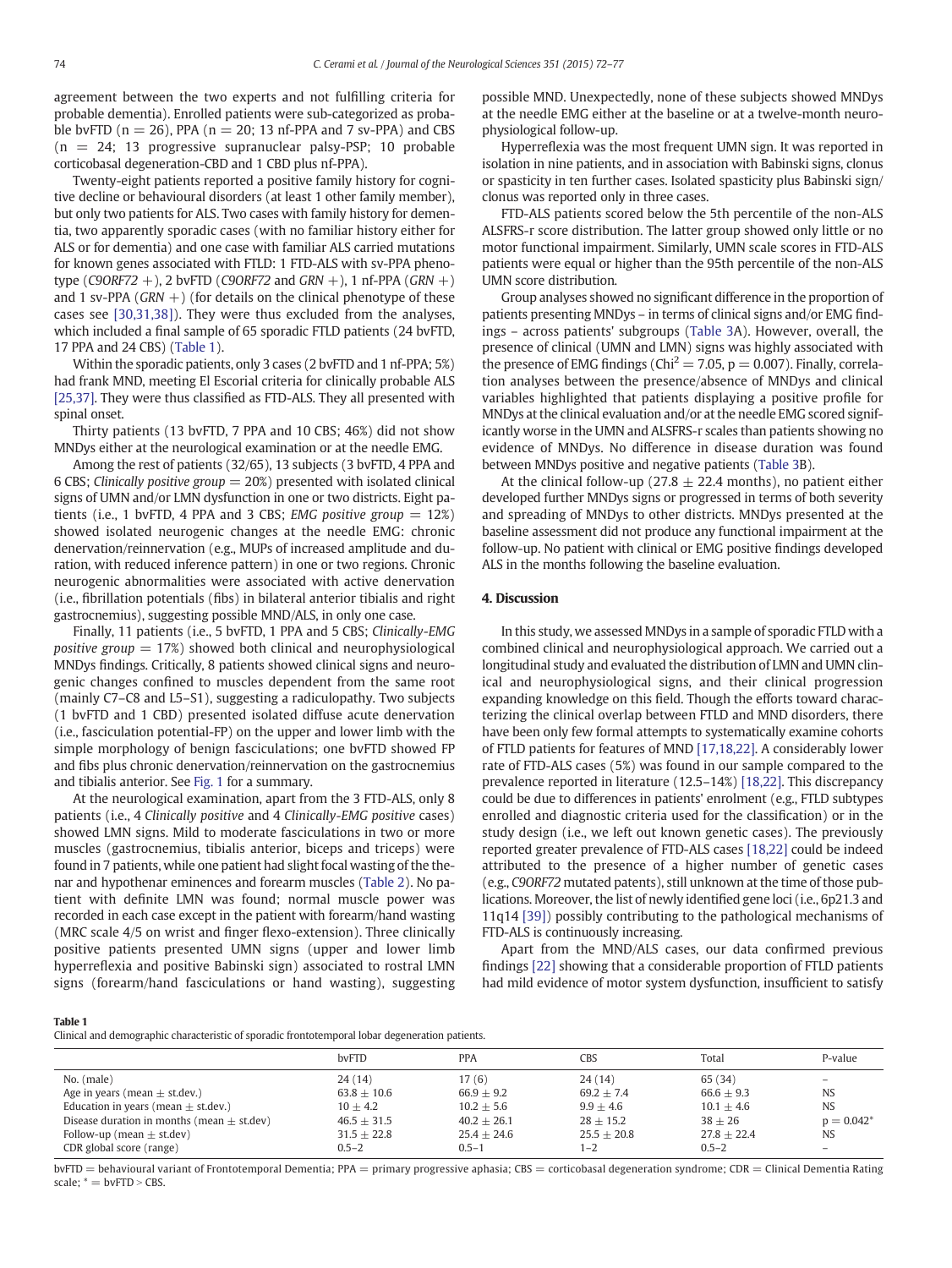<span id="page-3-0"></span>



Fig. 1. Distribution of motor neuron dysfunction signs in the sample of 65 FTLD sporadic patients. FTD-ALS = Frontotemporal dementia plus Amyotrophic Lateral Sclerosis;  $EMG = Electromyography$ .

diagnostic criteria for ALS. FTLD patients may be indeed more at risk of MNDys than the general population. Within the EMG positive group of patients, we identified indeed two patients exhibiting active denervation and collateral reinnervation in the same districts. The denervation involved at least two muscles innervated by different roots and peripheral nerves, with a high likelihood to be due to primitive motor neuron pathology [\[25\].](#page-5-0) Similarly, in the Clinically positive group, three patients presented UMN signs plus rostral LMN signs clinically suggesting MND. None of the MNDys positive patients presented positive family history for MND/ALS. At the clinical examination, UMN signs were more common in CBS subgroup. Like in the primary lateral sclerosis, these patients showed primary motor cortex degeneration associated with astrocytosis and microglia activation, and corticospinal tract damage with deposits of cytoplasmic inclusions immunoreactive for 4R-tau [\[40,41\]](#page-5-0).

The follow-up study documented a benign course in the Clinically positive group confirming that the presence of fasciculations and/or muscle wasting in the setting of a normal EMG certainly carries a benign prognosis. The lack of progression of MNDys in the EMG positive cases suggests that also this detectable subclinical neurophysiological motor system dysfunction is not associated to a fast clinical progression. None of the MNDys positive patients progressed toward MND/ALS or developed further MNDys in other districts during the follow-up period. No relevant functional impact documented by high ALS-FSRr scores was recorded.

No significant difference was found in the proportion of MNDys positive and negative patients among clinical subtypes (bvFTD vs. PPA variants and CBS), suggesting that MNDys do not present an association with a specific clinical syndrome related to distinct patterns of cortical atrophy. In particular, we did not prove a specific association not even with nf-PPA, whose main locus of pathology in the inferior frontal region (Broca's area) and anterior insula is close to the primary motor cortex. This result, however, may be influenced by the relative small sample size. Though the number of the enrolled subjects of our sample is in line with those of the previous studies [\[18,22\]](#page-4-0), a larger sample size could provide increased statistical power of detecting significant associations within the different FTLD subgroups. In addition, the presence of MNDys was not related in the whole group to disease duration, supporting the existence of subtle motor system dysfunction occurring simultaneously to the damage to frontotemporal cognitive brain areas. Noteworthy, this finding was confirmed in single cases by the lack of progression over time during the follow-up period.

In conclusion, our findings indicate that MND/ALS is not frequent in sporadic (C9orf72, GRN or MAPT negative) patients. In contrast, subclinical MNDys or neurophysiological changes are frequently observed and may occur even in the case of negative family history for MND/ALS.

Table 2

Motor neuron dysfunction sings distribution at the clinical examination and the needle electromyography.

|                                                               | $b\nu FTD = 24$ | $PPA = 17$   | $CBS = 24$   | $All = 65$    |
|---------------------------------------------------------------|-----------------|--------------|--------------|---------------|
| Clinical examination                                          |                 |              |              |               |
| LMN signs (number $(\%)$ of patients)                         | 4(16.6%)        | 2(11.7%)     | 2(8.3%)      | 8(12.3%)      |
| Fasciculation                                                 | 4 (16.6%)       | 2(11.7%)     | 1(4.1%)      | 7(10.7%)      |
| Focal muscle wasting and weakness                             |                 |              | 1(4.1%)      | 1(1.5%)       |
| UMN signs (number $(\%)$ of patients)                         | 7(29.1%)        | 4(23.5%)     | 11 (45.8%)   | 22 (33.8%)    |
| Hyperreflexia                                                 | 4(16.6%)        | 2(11.7%)     | 3(12.5%)     | 9(13.8%)      |
| Spasticity plus Babinski sign/clonus                          |                 | 2(11.7%)     | 1(4.1%)      | 3(4.6%)       |
| Hyperreflexia plus Babinski sign/clonus                       | 3(12.5%)        |              | 6(25%)       | 9(13.8%)      |
| Hyperreflexia plus spasticity                                 |                 |              | 1(4.1%)      | 1(1.5%)       |
| Motor functional impairment (mean global score $\pm$ st.dev.) |                 |              |              |               |
| ALS-FRS-r global score                                        | $46.5 + 2.5$    | $46.5 + 2.1$ | $47.1 + 1.3$ | $46.7 \pm 2$  |
| UMN scale score                                               | $2.6 + 3.7$     | $1.6 + 2.9$  | $2.8 + 3.6$  | $2.4 \pm 3.4$ |
| Needle EMG (number (%) of patients)                           |                 |              |              |               |
| Acute denervation                                             | 4(16.6%)        | 3(17.6%)     | 3(12.5%)     | 11 (16.9%)    |
| Chronic denervation/reinnervation                             | $5(20.8\%)$     | 5(29.4%)     | 7(29.1%)     | 17 (26.1%)    |

bvFTD = behavioural variant of Frontotemporal Dementia; PPA = primary progressive aphasia; CBS = corticobasal degeneration syndrome; LMN = lower motor neuron; UMN = upper motor neuron;  $ALS-FRS-r = Amvotrophic$  Lateral Sclerosis Functional Rating Scale revised; EMG = electromyography.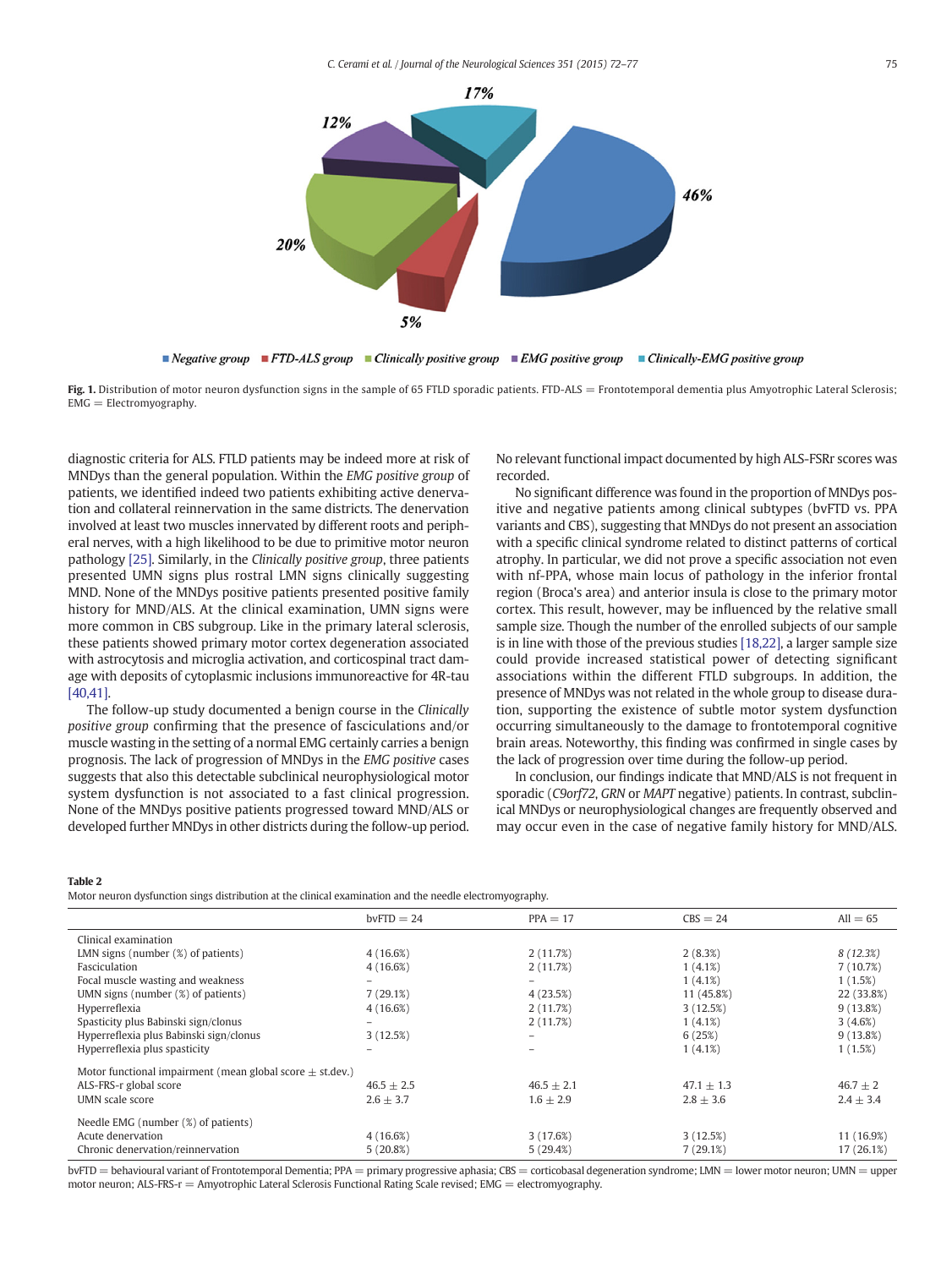# <span id="page-4-0"></span>Table 3

Group statistics — A) Group comparison on the proportion of cases showing MNDys in terms of clinical signs and needle EMG findings across the three patients' subgroups; B) Correlation analysis between the presence/absence of MNDys in the whole group and clinical variables assessing motor neuron impairment severity and duration.

|                                                                             | Clinical signs (UMN & LMN) and EMG                                                      | Clinical signs (UMN & LMN)                                                              | EMG                                                                                 |
|-----------------------------------------------------------------------------|-----------------------------------------------------------------------------------------|-----------------------------------------------------------------------------------------|-------------------------------------------------------------------------------------|
|                                                                             |                                                                                         |                                                                                         |                                                                                     |
| A<br>by FTD vs CBS<br>byFTD vs PPA<br>CBS vs PPA                            | $Chi^2 = 0.75$ , p = 0.39<br>$Chi^2 = 0.39$ , $p = 0.53$<br>$Chi^2 = 0.03$ , $p = 0.86$ | $Chi^2 = 0.08$ , p = 0.77<br>$Chi^2 = 0.30$ , $p = 0.58$<br>$Chi^2 = 0.67$ , $p = 0.41$ | $Chi^2 = 0, p = 1$<br>$Chi^2 = 0, p = 1$<br>$Chi^2 = 0, p = 1$                      |
| B<br>ALS-FRS-r global score<br>UMN scale score<br>Disease duration (months) | $r = -0.20$ , $p = 0.102$<br>$r = 0.58$ , p < 0.000001<br>$r = -0.09$ , $p = 0.45$      | $r = -0.23$ , $p = 0.057$<br>$r = 0.77$ , p < 0.000001<br>$r = -0.04$ , $p = 0.712$     | $r = -0.24$ , $p = 0.044$<br>$r = -1.03$ , $p = 0.305$<br>$r = -0.16$ , $p = 0.191$ |

bvFTD = behavioural variant of frontotemporal dementia; CBS = corticobasal degeneration syndrome; PPA = primary progressive aphasia; LMN = lower motor neuron; UMN = upper motor neuron; EMG = electromyography; ALS-FRS-r = Amyotrophic Lateral Sclerosis Functional Rating Scale revised.

Significant correlations are reported in bold.

These changes, however, do not appear to represent an early stage of MND or to predict an inevitable progression toward ALS, even if a longer follow-up is necessary to support this conclusion. Overall, they are compatible with the hypothesis that the motor system can be involved in FTLD, without necessarily implying a clinical progression to ALS. As previously documented by Burrell et al. [22], FTLD patients may show a prolongation of the central motor conduction time, presumably due to axonal loss and consistent with a degeneration of corticospinal tracts. This condition that is typical of ALS patients may occur also in the proportion of FTLD patients with MND signs. The hypothesis needs further confirmation, in particular on a single-subject basis. Diffusion-Tensor Imaging tractography may be particularly useful to evaluate corticospinal tract integrity in pure FTLD patients with subclinical MNDys.

As a practical point, in the absence of clinical suspicion of MND/ALS a full clinical–neurophysiological study is probably unwarranted. Although at a one-year re-evaluation Lomen-Hoerth and co-workers [18] reported in a MNDys positive patient a progression into a definite ALS, we cannot exclude that the clinical presentation of this case was influenced by a genetic cause. Similarly, we cannot exclude that other genetic causes, not yet known [\[39\],](#page-5-0) influenced the high rate of MNDys present in our sample.

The lack of genetic screening for the recently discovered genes' mutations responsible for FTLD makes it really difficult to compare these results with our data. More in general, this and other previous evidence [18–20] support indeed the presentation of ALS in FTLD patients within a year from the clinical onset of cognitive decline.

The main limitation of the study is the relatively limited sample size, which does not allow us to identify the association between the presence of specific MNDys signs and precise FTLD phenotypes. Large follow-up and survival studies on different populations are certainly needed to establish whether MNDys positive patients may actually progress to a fully-expressed MND/ALS, or rather if in some cases MNDys signs are not associated with any clinical progression. In conclusion, an in-depth characterization of the extent of MND dysfunctions in FTLD syndromes is not simply of academic interest but has important clinical implications on disease progression and patient management. Further prospective studies are needed to provide definite answers to these important questions.

# Conflict of interest

None.

#### Acknowledgement

Dr. Cerami was funded by Fondazione Eli-Lilly (Eli-Lilly grant 2011 "Imaging of neuroinflammation and neurodegeneration in prodromal and presymptomatic Alzheimer's disease phases") This work has been partially supported by the MIUR grant "I meccanismi neurocognitivi alla base delle interazioni sociali" (PRIN2010XPMFW4\_008).

#### References

- [1] [Morris HR, Waite AJ, Williams NM, Neal JW, Blake DJ. Recent advances in the genet](http://refhub.elsevier.com/S0022-510X(15)00106-9/rf0005)[ics of the ALS-FTLD complex. Curr Neurol Neurosci Rep Jun 2012;12\(3\):243](http://refhub.elsevier.com/S0022-510X(15)00106-9/rf0005)-50.
- [2] [Van Langenhove T, van der Zee J, Van Broeckhoven C. The molecular basis of](http://refhub.elsevier.com/S0022-510X(15)00106-9/rf0010) [the frontotemporal lobar degeneration-amyotrophic lateral sclerosis spectrum.](http://refhub.elsevier.com/S0022-510X(15)00106-9/rf0010) [Ann Med Dec 2012;44\(8\):817](http://refhub.elsevier.com/S0022-510X(15)00106-9/rf0010)–28.
- [3] [Lomen-Hoerth C. Clinical phenomenology and neuroimaging correlates in ALS-FTD.](http://refhub.elsevier.com/S0022-510X(15)00106-9/rf0015) [J Mol Neurosci Nov 2011;45\(3\):656](http://refhub.elsevier.com/S0022-510X(15)00106-9/rf0015)–62.
- [4] [Ferrari R, Kapogiannis D, Huey ED, Momeni P. FTD and ALS: a tale of two diseases.](http://refhub.elsevier.com/S0022-510X(15)00106-9/rf0020) [Curr Alzheimer Res May 2011;8\(3\):273](http://refhub.elsevier.com/S0022-510X(15)00106-9/rf0020)–94.
- [5] [Neumann M, Sampathu DM, Kwong LK, et al. Ubiquitinated TDP-43 in](http://refhub.elsevier.com/S0022-510X(15)00106-9/rf0025) [frontotemporal lobar degeneration and amyotrophic lateral sclerosis. Science](http://refhub.elsevier.com/S0022-510X(15)00106-9/rf0025) [2006;314:130](http://refhub.elsevier.com/S0022-510X(15)00106-9/rf0025)–3.
- [6] [Kwong LK, Neumann M, Sampathu DM, Lee VM, Trojanowski JQ. TDP-43](http://refhub.elsevier.com/S0022-510X(15)00106-9/rf0030) [proteinopathy: the neuropathology underlying major forms of sporadic and familial](http://refhub.elsevier.com/S0022-510X(15)00106-9/rf0030) [frontotemporal lobar degeneration and motor neuron disease. Acta Neuropathol](http://refhub.elsevier.com/S0022-510X(15)00106-9/rf0030) [2007;114:63](http://refhub.elsevier.com/S0022-510X(15)00106-9/rf0030)–70.
- [7] [Josephs KA, Petersen RC, Knopman DS, et al. Clinicopathologic analysis of](http://refhub.elsevier.com/S0022-510X(15)00106-9/rf0035) [frontotemporal and corticobasal degenerations and PSP. Neurology Jan 10 2006;](http://refhub.elsevier.com/S0022-510X(15)00106-9/rf0035) [66\(1\):41](http://refhub.elsevier.com/S0022-510X(15)00106-9/rf0035)–8.
- [Brenton AE, Majounie E, Waite A, et al. A hexanucleotide repeat expansion in](http://refhub.elsevier.com/S0022-510X(15)00106-9/rf0040) [C9ORF72 is the cause of chromosome 9p21-linked ALS-FTD. Neuron Oct 20 2011;](http://refhub.elsevier.com/S0022-510X(15)00106-9/rf0040) [72\(2\):257](http://refhub.elsevier.com/S0022-510X(15)00106-9/rf0040)–68.
- [9] [DeJesus-Hernandez M, Mackenzie IR, Boeve BF, et al. Expanded GGGGCC](http://refhub.elsevier.com/S0022-510X(15)00106-9/rf0045) [hexanucleotide repeat in noncoding region of C9ORF72 causes chromosome](http://refhub.elsevier.com/S0022-510X(15)00106-9/rf0045) [9p-linked FTD and ALS. Neuron Oct 20 2011;72\(2\):245](http://refhub.elsevier.com/S0022-510X(15)00106-9/rf0045)–56.
- [10] [Lillo P, Hodges JR. Frontotemporal dementia and motor neuron disease: overlapping](http://refhub.elsevier.com/S0022-510X(15)00106-9/rf0050) [clinic-pathological disorders. J Clin Neurosci Sep 2009;16\(9\):1131](http://refhub.elsevier.com/S0022-510X(15)00106-9/rf0050)–5.
- [Lillo P, Savage S, Mioshi E, Kiernan MC, Hodges JR. Amyotrophic lateral sclerosis and](http://refhub.elsevier.com/S0022-510X(15)00106-9/rf0055) [frontotemporal dementia: a behavioural and cognitive continuum. Amyotroph Lat](http://refhub.elsevier.com/S0022-510X(15)00106-9/rf0055)[eral Scler 2012 Jan;13\(1\):102](http://refhub.elsevier.com/S0022-510X(15)00106-9/rf0055)–9.
- [12] [Murphy JM, Henry RG, Langmore S, Kramer JH, Miller BL, Lomen-Hoerth C. Contin](http://refhub.elsevier.com/S0022-510X(15)00106-9/rf0060)[uum of frontal lobe impairment in amyotrophic lateral sclerosis. Arch Neurol Apr](http://refhub.elsevier.com/S0022-510X(15)00106-9/rf0060) [2007;64\(4\):530](http://refhub.elsevier.com/S0022-510X(15)00106-9/rf0060)–4.
- [13] [Abrahams S, Leigh PN, Harvey A, Vythelingum GN, Grisé D, Goldstein LH. Verbal](http://refhub.elsevier.com/S0022-510X(15)00106-9/rf0065) fl[uency and executive dysfunction in amyotrophic lateral sclerosis \(ALS\).](http://refhub.elsevier.com/S0022-510X(15)00106-9/rf0065) [Neuropsychologia 2000;38\(6\):734](http://refhub.elsevier.com/S0022-510X(15)00106-9/rf0065)–47.
- [14] [Consonni M, Iannaccone S, Cerami C, et al. The cognitive and behavioural pro](http://refhub.elsevier.com/S0022-510X(15)00106-9/rf0070)file of [amyotrophic lateral sclerosis: application of the consensus criteria. Behav Neurol](http://refhub.elsevier.com/S0022-510X(15)00106-9/rf0070) [2013;27\(2\):143](http://refhub.elsevier.com/S0022-510X(15)00106-9/rf0070)–53.
- [15] [Phukan J, Elamin M, Bede P, et al. The syndrome of cognitive impairment in amyo](http://refhub.elsevier.com/S0022-510X(15)00106-9/rf0075)[trophic lateral sclerosis: a population-based study. J Neurol Neurosurg Psychiatry](http://refhub.elsevier.com/S0022-510X(15)00106-9/rf0075) [Jan 2012;83\(1\):102](http://refhub.elsevier.com/S0022-510X(15)00106-9/rf0075)–8.
- [16] [Cerami C, Dodich A, Canessa N, et al. Emotional empathy in amyotrophic lateral](http://refhub.elsevier.com/S0022-510X(15)00106-9/rf0080) [sclerosis: a behavioural and voxel-based morphometry study. Amyotroph Lateral](http://refhub.elsevier.com/S0022-510X(15)00106-9/rf0080) [Scler Frontotemporal Degener Mar 2014;15\(1](http://refhub.elsevier.com/S0022-510X(15)00106-9/rf0080)–2):21–9.
- [17] [Lomen-Hoerth C, Murphy J, Langmore S, Kramer JH, Olney RK, Miller B. Are amyo](http://refhub.elsevier.com/S0022-510X(15)00106-9/rf0085)[trophic lateral sclerosis patients cognitively normal? Neurology 2003;60:1094](http://refhub.elsevier.com/S0022-510X(15)00106-9/rf0085)–7.
- [18] [Lomen-Hoerth C, Anderson T, Miller B. The overlap of amyotrophic lateral sclerosis](http://refhub.elsevier.com/S0022-510X(15)00106-9/rf0090) [and frontotemporal dementia. Neurology 2002;59:1077](http://refhub.elsevier.com/S0022-510X(15)00106-9/rf0090)–9.
- [19] [Hodges JR, Davies R, Xuereb J, Kril J, Halliday G. Survival in frontotemporal dementia.](http://refhub.elsevier.com/S0022-510X(15)00106-9/rf0095) [Neurology 2003;61:349](http://refhub.elsevier.com/S0022-510X(15)00106-9/rf0095)–54.
- [20] [Roberson ED, Hesse JH, Rose KD, et al. Frontotemporal dementia progresses to death](http://refhub.elsevier.com/S0022-510X(15)00106-9/rf0100) [faster than Alzheimer disease. Neurology Sep 13 2005;65\(5\):719](http://refhub.elsevier.com/S0022-510X(15)00106-9/rf0100)–25.
- [21] [Mitsuyama Y, Takamiya S. Presenile dementia with motor neuron disease in Japan.](http://refhub.elsevier.com/S0022-510X(15)00106-9/rf0105) [A new entity? Arch Neurol 1979;36:592](http://refhub.elsevier.com/S0022-510X(15)00106-9/rf0105)–3.
- [22] [Burrell JR, Kiernan MC, Vucic S, Hodges JR. Motor neuron dysfunction in](http://refhub.elsevier.com/S0022-510X(15)00106-9/rf0110) [frontotemporal dementia. Brain Sep 2011;134\(Pt 9\):2582](http://refhub.elsevier.com/S0022-510X(15)00106-9/rf0110)–94.
- [23] [Bak TH, Hodges JR. Motor neuron disease, dementia and aphasia: coincidence,](http://refhub.elsevier.com/S0022-510X(15)00106-9/rf0115) [co-occurrence or continuum? J Neurol 2001;248:260](http://refhub.elsevier.com/S0022-510X(15)00106-9/rf0115)–70.